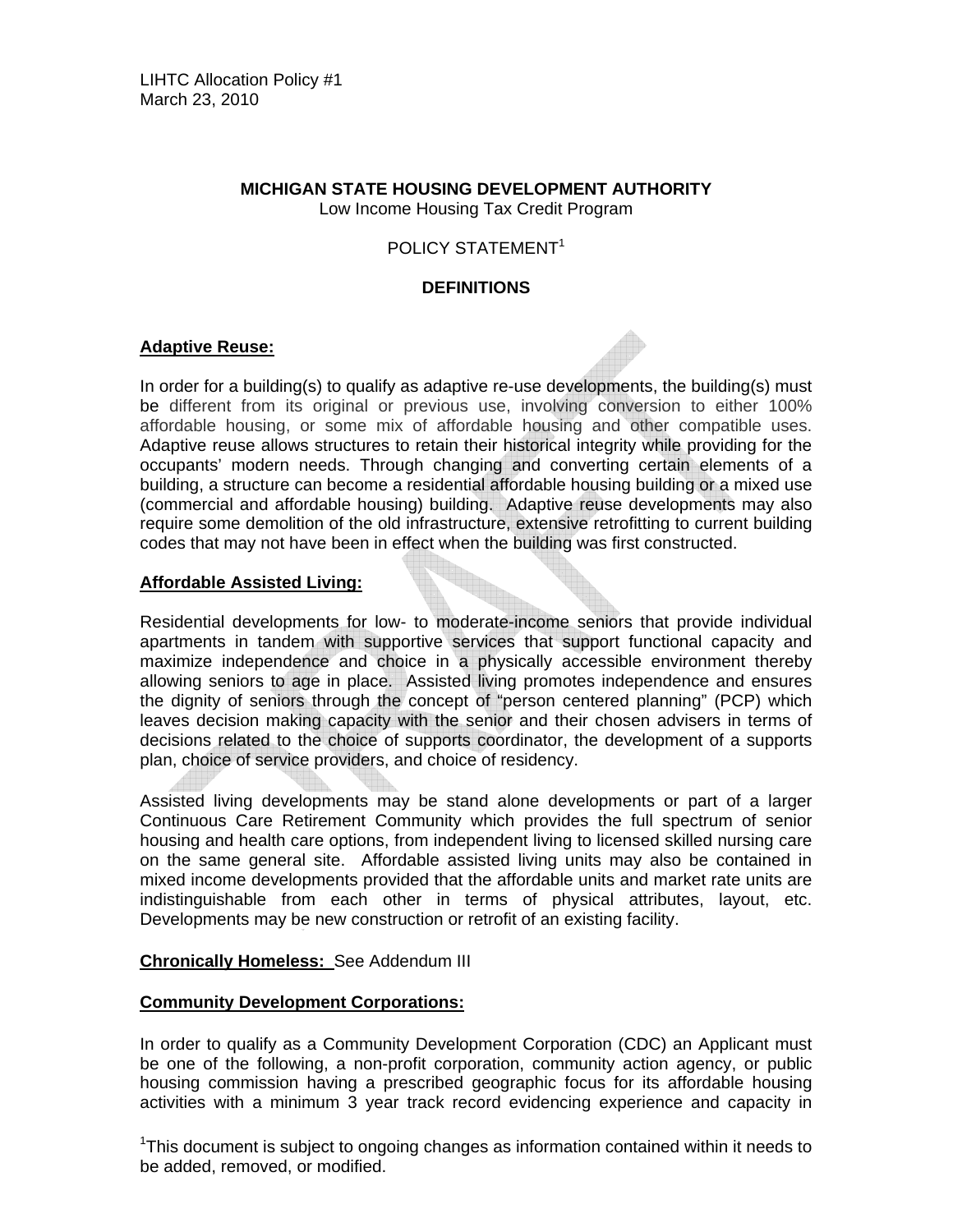LIHTC Allocation Policy #1 March 23, 2010

developing affordable housing including but not limited to LIHTC projects. If the CDC is a non-profit corporation, it must be duly formed and operating under applicable Michigan law and must also be recognized by the IRS as a 501(c )(3) or (4) organization under the IRS Code. A CDC may not be controlled by, or under the direction of, individuals or entitites seeking to derive profit or gain from the CDC.

#### **Community Revitalization Plan:**

A published document, approved and adopted by the local governing body by ordinance or resolution, that targets specific geographic areas for low-income residential developments serving residents at or below 60% of the area median income.

#### **Domestic Violence Survivor:** See Addendum III

# **Hard Equity Commitment:**

At the time of application, the applicant must submit a binding commitment (that may be conditioned upon an award of LIHTC) identifying syndicator and investor, a nonrefundable fee equal to 6% of the annual LIHTC dollar amount requested for the project (deferral of this fee is not allowed for projects claiming to have a Hard Equity Commitment) , and documentation of the items listed below:

- Identification of the investor (not simply the syndicator or a shell entity).
- The amount, price, and terms of the investment
- The planned equity pay-in schedule
- Certification that a site visit has been conducted by the investor
- Investment underwriting and financial forecast pages compiled by investor (sources and uses of funds, development budget, draw schedules, rental income and operating expenses, cash flow analysis, lease-up schedule, tax credit analysis, capital account analysis, backend analysis for sale, etc.)
- Certification that investor has conducted financial review of development team.
- Clear statement of any conditions for investment that need to be met

Within 75 days from the date of Reservation, all projects with a Hard Equity Commitment must fulfill the requirements listed in Section XI of the 2011 Qualified Allocation Plan. Failure to fulfill these requirements will result in a loss of the tax credit allocation, loss of the 6% fee, and may result in negative points to the Applicant in future funding rounds. In the event credit is exhausted prior to being able to allocate credit to a project with a Hard Equity Commitment, the 6% fee described above will be refunded.

# **High Risk Development:**

A development qualifying under one or more of the following criteria:

1. A debt service coverage ratio of less than 0.70 for the previous two years as identified in the certified audit and the property lacks reserves or cash on hand to pay debt.

<sup>1</sup>This document is subject to ongoing changes as information contained within it needs to be added, removed, or modified.